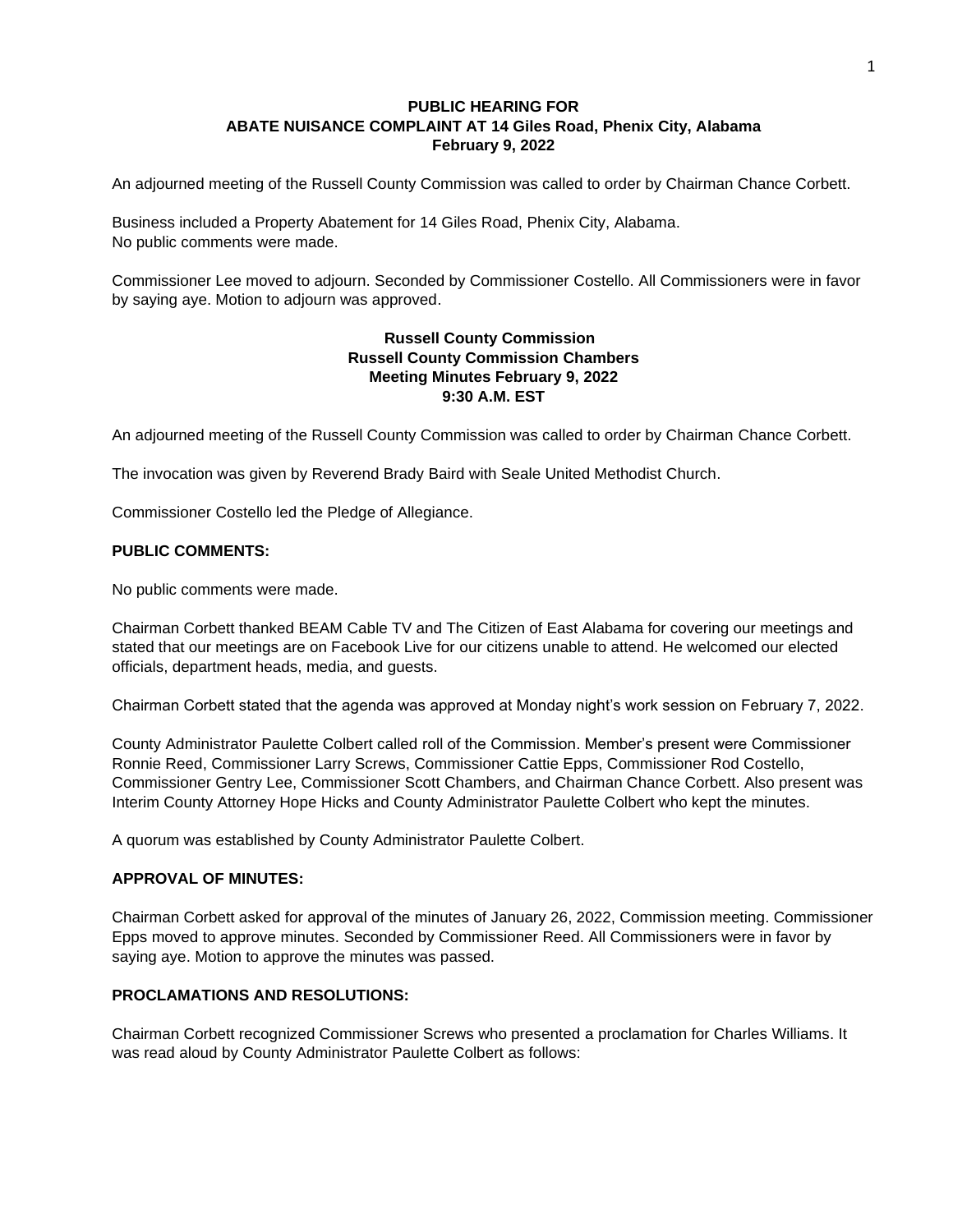# Russell County Commission **PROCLAMATION HONORING** Charles Williams

WHEREAS, the Russell County Commission along with his family wish to recognize and honor Charles Williams, a family man, God fearing man, and one of many great veterans of our country. He is a husband, a father to 4 children, grandfather and the eldest of his parents 11 children. He is the son of Henry and Lillian Williams. He is a very quiet humble man, living a life to please and serve God.

**WHEREAS**, Charles Williams was born and raised in Cottonton, Alabama before he entered into the military. He currently is a resident of Cincinnati Ohio. He is 78 years old and spends his time enjoying the life of a retired Veteran.

**WHEREAS**, Charles Williams is a veteran that received two purple hearts as well as a bronze star for his bravery. Charles was wounded in Vietnam in the year of 1969. He doesn't share his story with many, but we his family wanted to share how proud we are of him and formally thank him for his service.

WHEREAS, Charles Williams is among many that served in the Vietnam war, which gives us, his family such joy to be able to celebrate him. On this day, we will remember him for all that he has done and is doing for so many around him. Charles is truly an inspiration to so many that know him.

**THEREFORE**, The Russell County Commission recognizes and honors Charles Williams who has given a great deal of himself to this country, he continues to walk with pride, honor, bravery, and a great deal of respect for others in the humblest way possible. What an honor it is to know and love Charles Williams. You are a true hero!

This Proclamation adopted and approved This 9th day of February, 2022

Commissioner Screws moved to approve the proclamation. Seconded by Commissioner Reed. All Commissioners were in favor by saying aye. None opposed. The Commission passed the motion unanimously.

Chairman Corbett recognized County Administrator Paulette Colbert, in the absence of Revenue Commissioner Elliott, who presented the annual Ad Valorem Tax Resolution for approval. Commissioner Lee moved to approve the tax resolution proclamation. Seconded by Commissioner Reed. Commissioner Lee verified with Mrs. Colbert that there were no changes and she agreed. All Commissioners were in favor by saying aye. None opposed. The Commission passed the motion unanimously.

Chairman Corbett recognized Commissioner Reed who presented a proclamation for South Griffin Lodge No. 697 F&AM, PHA. It was read aloud by County Administrator Paulette Colbert as follows: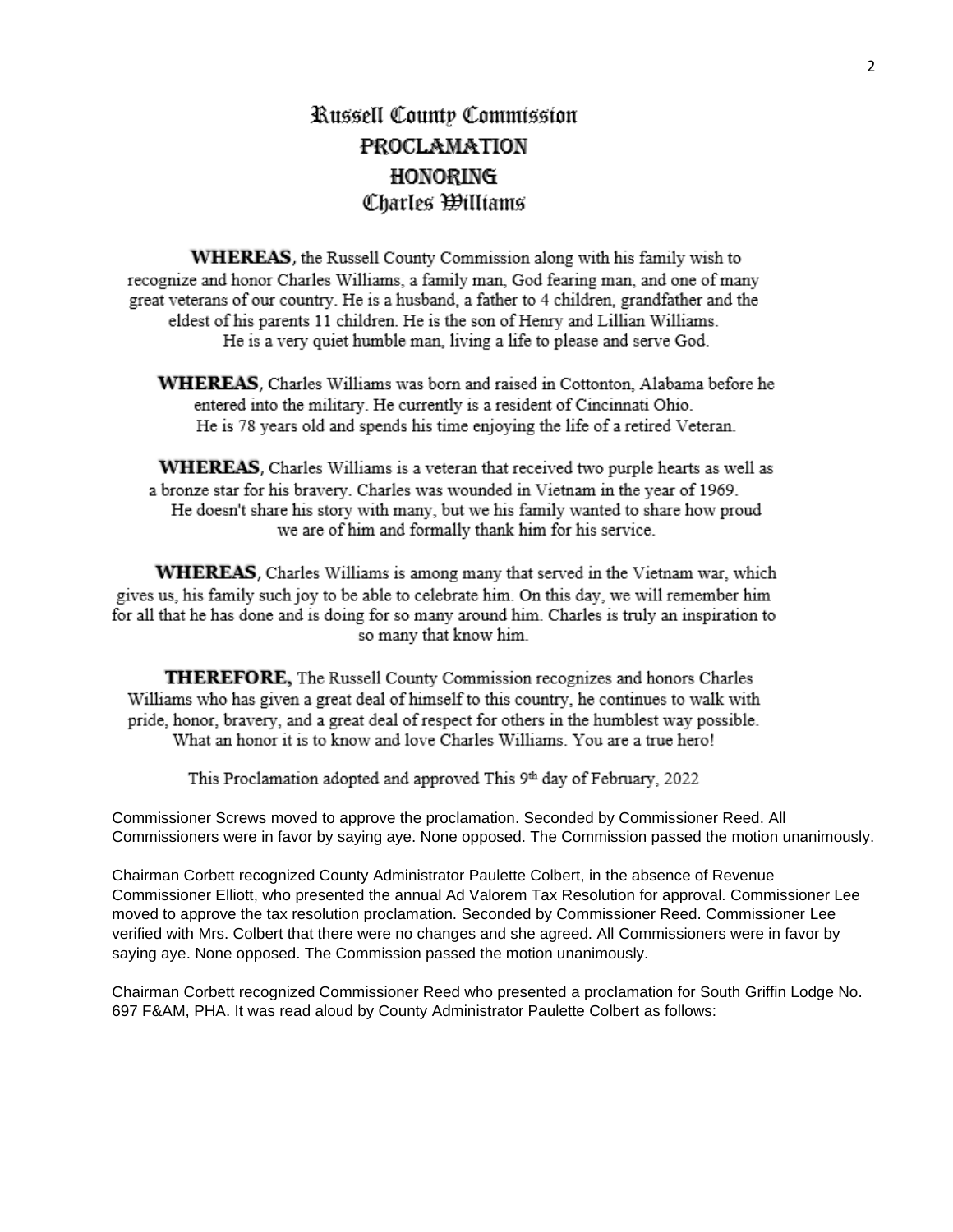## Russell County Commission **PROCLAMATION** South Griffin Lodge 19.0. 697 F&Aftl, PHA

August 1921, South Griffin Lodge No. 697, Free and Accepted Masons (F&AM), Prince Hall Affiliated (PHA), subordinate lodge under the Most Worshipful Prince Hall Grand Lodge of Alabama, received its charter.

The mission of South Griffin Lodge No. 697 F&AM, PHA is to ever enrichen the legacy of making good men better through fraternal brotherhood, to provide aid and assistance for distressed Brothers and their Widows and Orphans. and ultimately contribute aid to the community at large through service, scholarship, charity, and training.

Over 100 years past, community service has been and remains top priority!

## South Griffin Lodge No. 697 F&AM, PHA services and support includes:

• Awarding numerous of educational scholarships to Students of the Russell County Alabama School District and local community.

• Providing educational and professional mentorship to Students of Meadowlane Elementary School and South Girard Jr. High School, the lodge's Partners in Education,

• Initiating Back-to-School supply drives, free haircuts for minors, and winter coat drives which thrives to support Parents and Students in financial distress, and

• Initiating numerous food service events to include but not limited to holiday basket giveaways, food/canned goods, and meal preps.

October 1961, a two-story building was erected at 321 South Seale Road, Phenix City, Alabama, 36869. This building is a cornerstone and staple amongst the community. Though ultimately, it is the lodge's members, both past and present, who through selfless service, has served the community faithfully for 100 years and will continue to thrive to be a beacon of Faith, Hope, and most importantly Charity!

## South Griffin Lodge No. 697 F&AM, PHA has proudly provided community service for over 100 years!!

This Proclamation adopted and approved This 9th day of February, 2022

Commissioner Reed moved to approve the proclamation. Seconded by Commissioner Costello. All Commissioners were in favor by saying aye. None opposed. The Commission passed the motion unanimously.

#### **DISCUSSION ITEMS:**

Chairman Corbett recognized Maintenance Director Leon Watson who presented the project of replacing the old EMA building roof since the expenditure is over \$7,500. Mr. Watson stated the price will be \$16,116.58 and the awarded contractor is Knight Commercial Roofing in Opelika, Alabama. Commissioner Costello moved to approve the request. Seconded by Commissioner Chambers. Commissioner Epps asked what the building was used for. They stated it was being used for storage right now. In discussion, it was stated that this doesn't need to be voted on by the Commission because it's already an approved budgeted item and Mr. Watson is just reporting it to the Commission. Commissioner Costello then withdrew the motion since this is just a report.

Chairman Corbett recognized Maintenance Director Leon Watson who presented the EV charging stations for the courthouses. Mr. Watson stated after discussion from Monday night's work session, he will bring back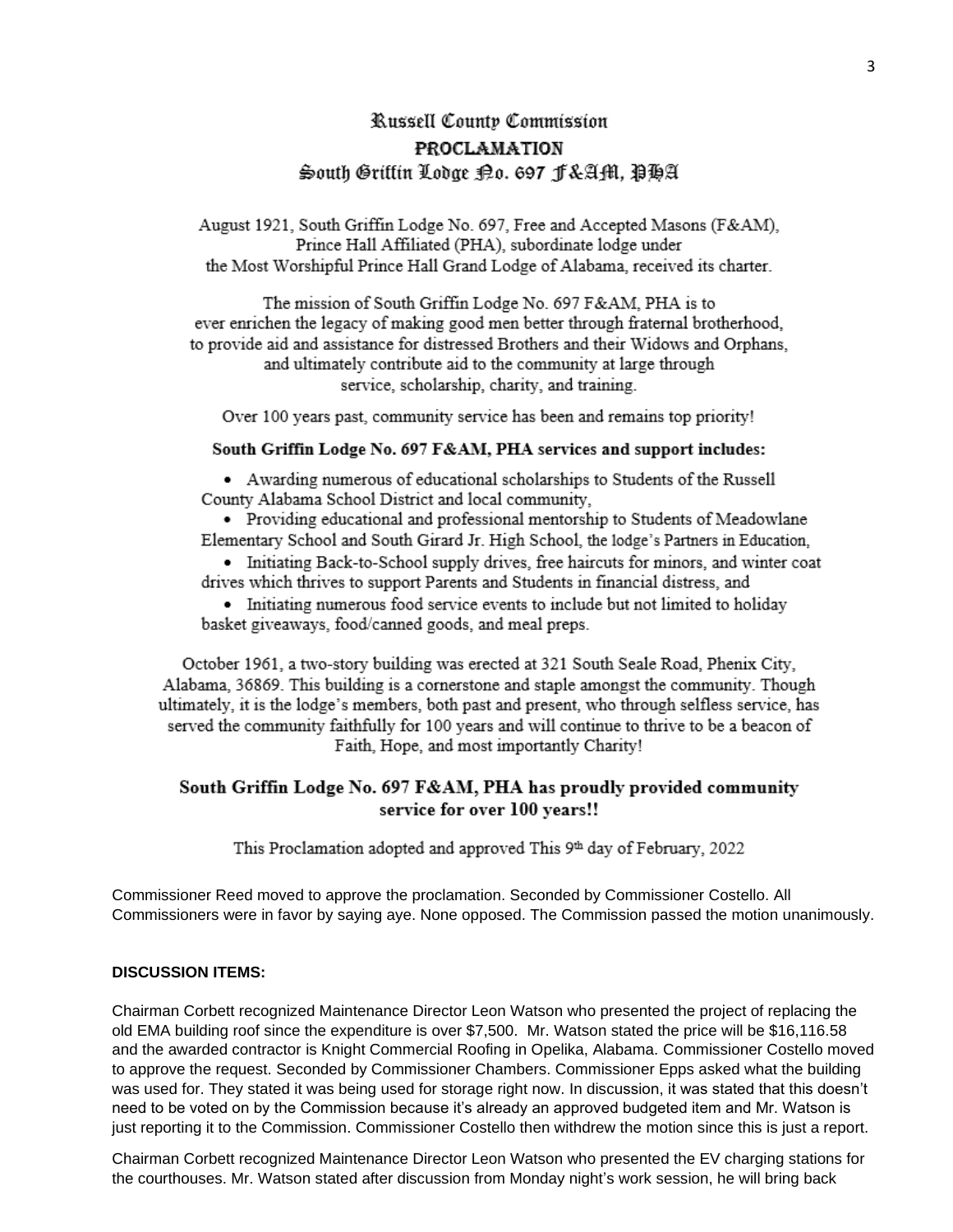information to the Commission pertaining to the cost and any incentives that is out there in hopes of receiving something for installing the stations. He asked if the Commission still wants him to proceed with getting the information on the cost to install these charging stations at the courthouse and Judicial Center? Chairman Corbett stated that this was discussed at length Monday night and he and Mrs. Colbert will look into it. Commissioner Costello added that he will send Mrs. Colbert additional information he received from David Quinney at Alabama Power. Chairman Corbett asked Ms. Hickes if the information she received on it was sufficient. Ms. Hicks agreed and stated that as long as it's for public use and you have to consider how you handle it and how you handle the cost of the installation, plus the cost of providing the service will have to be addressed. Chairman Corbett stated that they feel more comfortable after speaking about it at Monday night's work session.

Chairman Corbett recognized Maintenance Director Leon Watson who presented the purchase of a prebudgeted 2021 pick-up. Mr. Watson stated that this is per the Commission's request for expenditures over \$7,500.00, they are purchasing the vehicle from Starburst Ford off the state bid in the amount of \$31,902.00, and it's a pre-budgeted item for this fiscal year. Mr. Watson added a note that he's been with the county for 3 years (next month) and this is the first vehicle that maintenance has bought out of a 3-year period. Since this is a pre-budgeted item, there was no need for a vote.

## **BUSINESS ITEMS:**

Chairman Corbett presented a property abatement located at 14 Giles Road in Phenix City, Alabama. He stated they had a public hearing this morning and a report Monday night on this. Commissioner Chambers moved to give them 60-days to make an appearance of getting this house back into habitable condition. Seconded by Commissioner Screws. All Commissioners were in favor by saying aye. None opposed. The Commission passed the motion unanimously.

Chairman Corbett presented the change in title position on the salary schedule by Coroner Arthur Sumbry. Chairman Corbett said that it was stated Monday night this is more of changing the position from driver to Deputy Coroner. Mr. Sumbry agreed that is correct. Chairman Corbett added that with this, was a cost of \$1,033.00 and if they choose to do this, we will need to change the salary schedule for that position. Commissioner Lee moved to approve the coroner's request and make the change to the salary schedule. Seconded by Commissioner Reed. All Commissioners were in favor by saying aye. None opposed. The Commission passed the motion unanimously.

Chairman Corbett recognized Maintenance Director Leon Watson who presented the award of modernization of elevator bid. Mr. Watson stated that after the three weeks of advertising of the modernization for bids for the elevator, they received three bids but only two qualified bids. He requested the Commission to award the contract to Mowrey Elevator Incorporated in the amount of \$77,500.00 and it came in under budget by a considerable amount of money. Also, he asked the Commission to allow the Chair to sign the necessary contract with Mowrey to proceed with the job. Commissioner Costello moved to approve the bid award. Seconded by Commissioner Lee. Discussion included Mr. Watson wanting to notify the public that when the project starts, the elevator will be non-operational for about 30 days, and to bear with us, since this is a safety upgrade for the public. Commissioner Lee stated that when we know the start date for it, they'll start making the announcements often. Mr. Watson agreed and said it'll be 10-15 weeks from the awarding of the contract, which would be today, and he wanted to let everybody know that's watching that it will be down, and we're going to try and make all necessary arrangements. He said if someone cannot use the stairs, to have them come down to be taken care of. Chairman Corbett agreed and stated that any of the services on the second floor, arrangements will be made for those services to meet down on the first floor, if needed. All Commissioners were in favor by saying aye. None opposed. The Commission passed the motion unanimously.

Chairman Corbett recognized Chief Alexander who presented the contract for building design of the building to house the Covid vehicle. Chief Alexander asked the Commission to allow Scott Holmes to draw the plans for a new building that will house their new command vehicle and they'll also share it with the EMA. Commissioner Lee moved to approve the contract. Seconded by Commissioner Chambers. In discussion, Chairman Corbett stated that Scott Holmes with Hecht Burdeshaw was present, and the contract is in the Commissioner's packets, he also stated that he sent it to the attorney and asked her if she had time to look at it yet. Ms. Hicks said she's not seen the contract yet. Mr. Holmes stated that it's a standard AIA contract that they did for the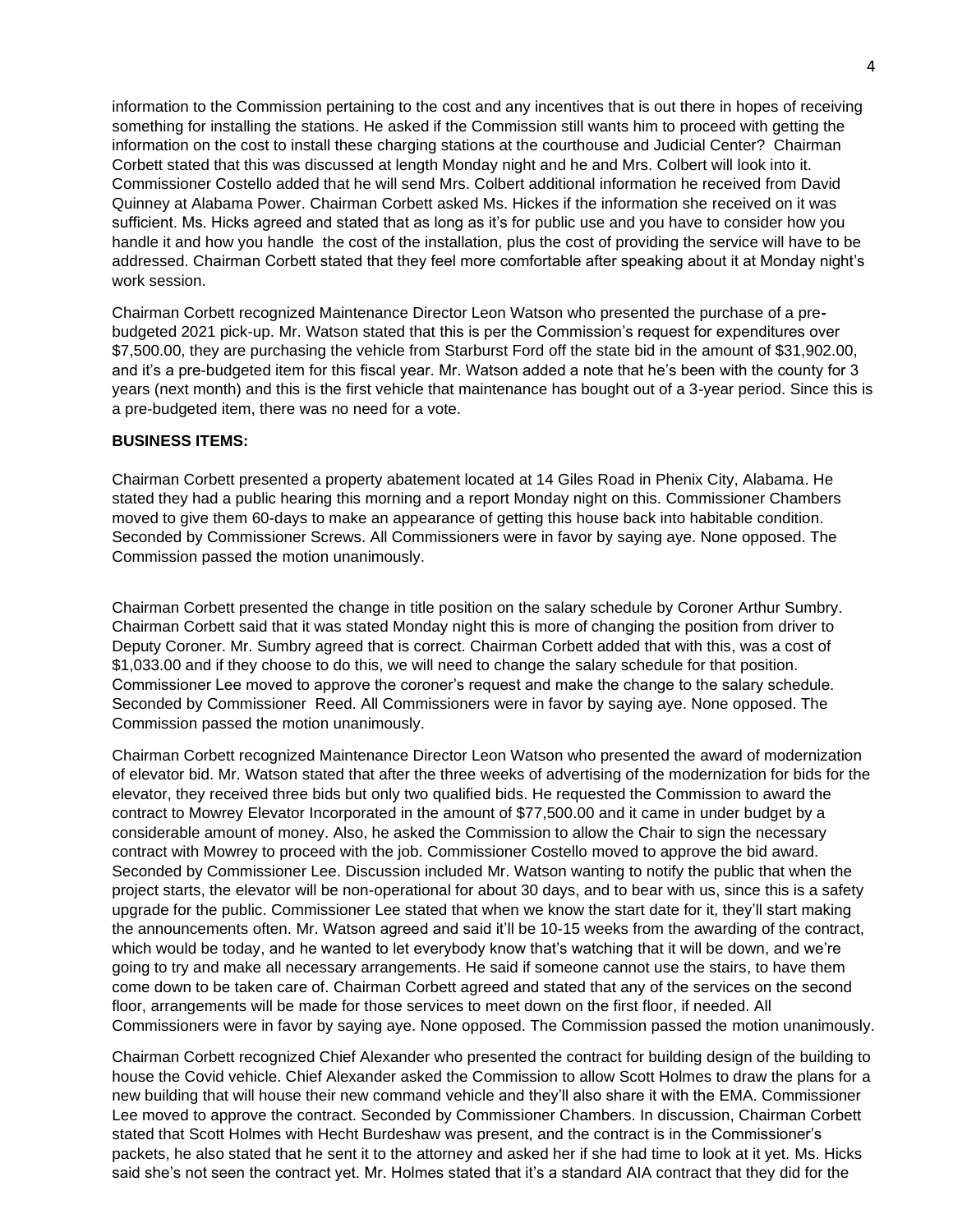Russell County Sanitation building and all the work his company has ever done, so there's nothing new to it. He said they used the Alabama Building Commission fee schedule on the building size and the type that's in there. He said it'll be a metal building, that we already own the property, and he got a program from Sheriff Taylor then will start doing some preliminary designs on it that he'll talk with them, when they get to that point. He said it's just a standard design contract AIA that they normally use with us. It'll be for professional services to include architectural, mechanical, electrical, plumbing, and structural in the contract. Chairman Corbet asked Ms. Hicks if she has any concerns and should they wait to have it reviewed, or it being a standard contract they've approved in the past? Ms. Hicks said that if it's the standard contract used in the past it should be ok, but she's not going to say it's ok because she's not seen it. Commissioner Lee stated that they could approve it today and it could be unapproved it in a few weeks, if needed. Mr. Holmes stated that would be fine and if they can move forward with it, they have no issue if there are any amendments needed. Chairman Corbett stated this is to get the project rolling. Commissioner Screws asked the attorney if this is being built with rescue money? Chairman Corbett stated that, obviously they don't have the cost yet, but the plan moving forward would be to use the ARP money to finance provided it was approved and the attorney says that it can be used for it. Right now, this is just for the design portion. Commissioner Lee added, that if approved, will also be paid. Commissioner Screws asked the attorney that since all the meetings he has been in they have said they cannot use rescue money for buildings, so what has changed? Ms. Hicks stated that the final rule came out in January and one of the changes is that you can use money for capital expenditures including buildings and there's a tiered system for review. She said that anything under a million dollars doesn't require as much review and justification, however, this is going to be over a million dollars because the vehicle and the building will be considered one project and you can't split those into separate projects because they are a combined issue, so she assumes it's going to take it over the million-dollar threshold based on the price of the vehicle already. She said it will take further justification and we can do this under government services, but even then, there's still further justification that's required. She said we'll have to show the need for this is because of the pandemic, because of public health, and because of lost income. Ms. Hicks feels very good about the vehicle and until she knows a little bit more about the building and everything that the building entails, she cannot answer whether she agrees that this building can be covered at this point because she simply knows that they are talking about building a building and she doesn't have any other details. Commissioner Screws then said that they are approving things, and has the Sheriff's Department submitted a plan to spend COVID money? Ms. Hicks said that she's not received any sort of plan. He asked don't they need to submit a plan to justify spending of the money? She said, as far as the vehicle is concerned, they clearly had a lot of discussion and there was information submitted to the Commission, for the Commission to approve the vehicle and she believes that also was under the assumption that it will be used under the American Rescue Plan money, but as far as for the building and any other expenses, she thinks the Commission needs to tell the staff, department heads, and elected officials that if they want money spent, how you want that presented to you. She knows that the Interim EMA Director and Coroner both submitted on grant type of applications that were for non-profits. She said they don't necessarily have to have it on that form, but it's also not a bad form because it gives you some detailed information, and the EMA Director, when he submitted things, he submitted actual quotes and further explanation and spreadsheets, and she's not seen anything submitted to the Commission for them to review. She thinks this contract, to actually have plans drawn up, figure out exactly what they're trying to build is what the Commissioner needs. She added that at some time the Commission does have to sit down and determine what kinds of ranges they are looking at for individual projects. Commissioner Screws stated that his concern is when the audit comes, what are they going to look at? Like will they say the Commission approved this amount of money based on what? One thing if we have nothing to show. Ms. Hicks said that when we get the next check, the Commission is approving this amount of money because the federal government gave us 11 million dollars and told you need to get it spent in a designated amount of time and you are approving this project because you think it's going to benefit Russell County, specifically under the American Rescue Plan in response to crime, and gun crime is a specific use for money. Also, this vehicle will be used for COVID testing, for COVID vaccinations, for use for education in the community (that type of thing). She says it justifies the vehicle, but again she's going to have to know a little more about the building before she can answer the question. She said that a plan is probably a better thing, but it wouldn't be required by the examiners, at this point, as long as the money falls under the appropriate guidelines to be spent. Commissioner Screws asked that the money that they have approved thus far, if we do not have a plan, do we need a plan for that money we've already spent? Ms. Hicks stated that there is no requirement for a plan, and she said from the examiner's standpoint and your audit standpoint, as long as what you've spent falls under the guidelines of the American Rescue Plan, then you are fine from a legal standpoint. She said that it's a good idea to have a plan about what you're wanting to do so that the community is aware,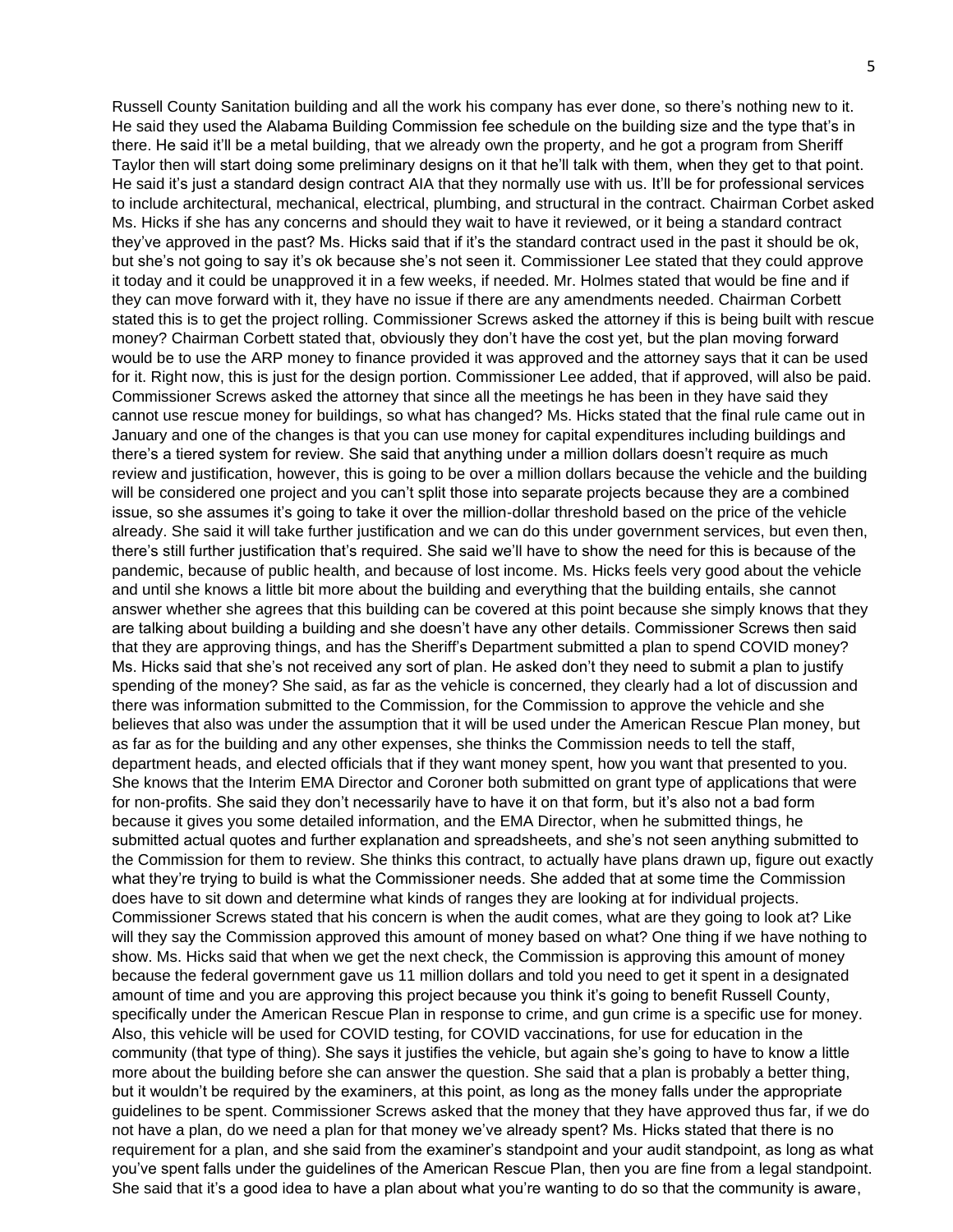and the citizens are aware of what you're planning to spend the money on, is probably a good idea. Commissioner Screws asked with her being our rescue plan coordinator, would we fall under her liability insurance if they made a bad mistake? Ms. Hicks said no but if she gives us advise as the federal government changes their rules daily, and changes their minds, she's afraid that she can't be responsible. Commissioner Screws said that we need to be very careful in what we're doing. She agreed and said she's doing her very, very best to make sure she gives the Commission the best advice that she can. Chairman Corbett agreed and felt that they (the Commission) should come together and decide what they want them to submit, and they've not asked the Sheriff for a plan, haven't asked Emergency Management for a plan, or the coroner either. He said that if the Commission wants them to give a plan or just a proposal, they need to just tell them what they want them to do and be clear so then we can move forward with it. He thinks the biggest thing for them is setting their priorities and knowing where we want to go and what direction we want to do with this. He stated that Ms. Hicks has been great with giving them direction and what she believes is the right direction for the money and it really comes down to the Commission to set those priorities. He's got some ideas that he thinks they should spend it on, and there are other Commissioners too, but he thinks we all want to stay within the parameters. Commissioner Lee commented that logically if the vehicle is authorized and approved and because of the size of it, it takes special equipment to have it stay out of the weather, that a building to house that vehicle should also fall under that, but they'll let Ms. Hicks make that decision. It was then discussed that Commissioner Chambers suggested if the budget didn't line up funding wise, you could always go with a certain size and then add on to it later when county funds came available (something to keep in mind). Chief Alexander stated that the truck is on the way, so they certainly need a place to house it and they've designed it to meet specifications as it relates to the COVID money, like using it as a drive-thru clinic. He said they've tried to design it as close as possible so that they can meet those specifications. Commissioner Screws just wants to make sure they didn't have to pay the money back, and it doesn't come out of his pocket, so he thinks they need a proposal from everybody that's asking for money because if they are asking for the outside agencies to write a proposal, then he thinks the inside people that are governed by the Commission should have a proposal also. Ms. Hicks stated that it would make her job easier to determine does it fall under with the information that the sheriff department has put together, like it could be a drive-thru clinic, but all the information she's been provided right now is that it's a building and she doesn't know anything about specifications or other uses. All she knows is it's a building to house this vehicle so any information that she can be given helps her analyze this would be helpful. Commissioner Screws says he's trying to make her job easier. She agreed. Commissioner Chambers stated that the plans are going to show the Commission what it's going to be for and the design of the building. Chairman Corbett asked Chief Alexander to come up with the other uses of the building. As far as the contract goes, he stated they have a motion and a second to get the design work completed so they can then find out what the cost of the building is because obviously they're not going to know the price until they get the design work done. Commissioner Epps suggested to make the attorney's job easier if everyone would get a plan written and get it to the Commission in advance so she can look over it before they vote on giving out money that they are not quite sure whether they can spend the money on the particular project or not. Chairman Corbett added that on Monday night they spoke about having a meeting about this, and specifically about these funds, and the attorney agreed that it's a good idea. They maybe come in early probably on a work session to speak about it. Commissioner Screws asked Ms. Hicks, since she's not sure about the building plan, should they wait? Ms. Hicks thought that going ahead and getting the contract and getting the drawings done and the specifications so that you'll know the price of the building, so you'll know the timeline for the building, and you'll have exact information on what the building is going to do beyond just house the vehicle is probably a good idea, and it let's them answer the question. She doesn't have a problem with them entering the contract now. She doesn't think there will be a problem with the contract, but she will be more than happy to review it and if there's a problem, they could always come back and amend the contract in two weeks. She doesn't have an issue with them going into the contract to get the process started. Commissioner Lee stated that they need a plan before they can make a decision, but to get a plan, you have to pay for it, and they are actually doing what they are saying they need to do. All Commissioners were in favor by saying aye. None opposed. The Commission passed the motion unanimously.

## **COUNTY ENGINEER:**

Alan McClure with the County Engineering Office presented the ADEM MS4 Public Involvement. Mr. McClure spoke that the ADEM MS4 permit involves several criteria that must be met each year to keep the permit valid,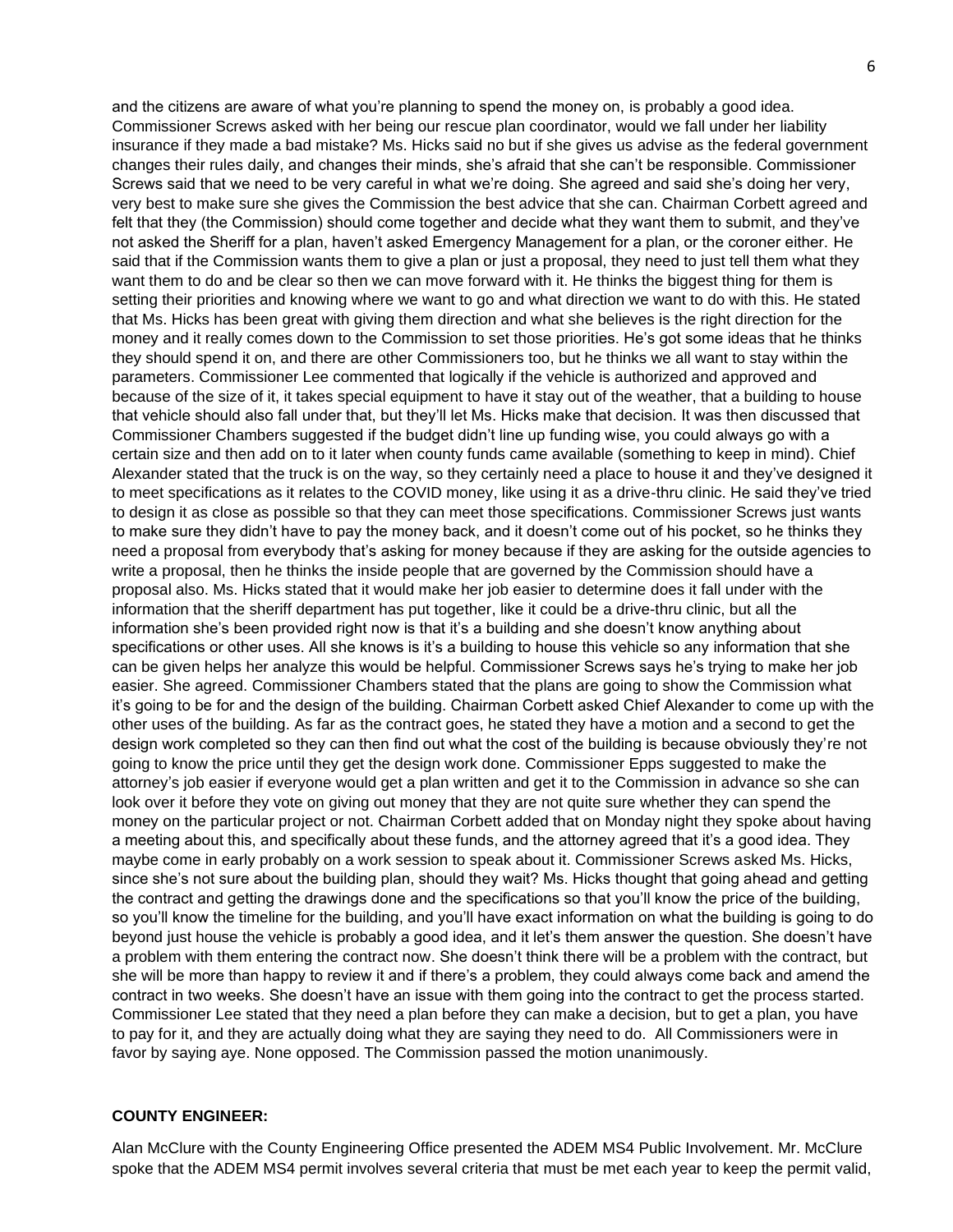one of them is a public education that basically just informs the public about things that you can do to create environmental awareness. For this he chose April 22<sup>nd,</sup> which is Earth Day, and was started in 1970, before the Clean Air Act EPA had come about and it was started by a senator here in the US. Since then, it has grown to encompass the entire US and is global now. He discussed ways to help the environment.

Mr. McClure presented to solicit bids for Wills Valley Road Resurfacing Project with CRAF Funds, which is a Rebuild Alabama Project. He stated they will begin advertising February 23rd for the project. It will run for 4 weeks ending on March 16<sup>th</sup>, which on that date they will open the bids at 2:30 PM. They will then award the bid at the March 23<sup>rd</sup> Commission meeting. Commissioner Lee moved to approve the request. Seconded by Commissioner Epps. All Commissioners were in favor by saying aye. None opposed. The Commission passed the motion unanimously.

Mr. McClure presented to solicit bids for survey equipment. He said they will send out bids on February 14<sup>th</sup>, they will open bids on March 10<sup>th</sup> at 2:30, and will award the bid at the Commission meeting on March 23rd. Commissioner Lee moved to solicit bids and it was seconded by Commissioner Chambers. All Commissioners were in favor by saying aye. None opposed. The Commission passed the motion unanimously.

## **ADMINISTRATOR:**

County Administrator Paulette Colbert presented a request from Chattahoochee Valley Community College Foundation of renewal of the Commissions' sponsorship of their hall of fame celebration. In the past the Commission paid \$500.00 and was paid from the Contingent Fund. Commissioner Lee moved to approve the renewal request, and it was seconded by Commissioner Chambers. All Commissioners were in favor by saying aye. None opposed. The Commission passed the motion unanimously.

Mrs. Colbert presented a request to pay attorney fees from the Coronavirus Rescue Act Fund. She shared an invoice from Ball, Ball, Matthew and Novak, P.A. for services rendered and expenses incurred pertaining to the American Rescue Plan in the amount of \$810.00. Commissioner Costello moved to approve the request, and it was seconded by Commissioner Reed. Chairman Corbett stated that they had a ruling in the past that these funds could be paid for out of this. Attorney Hope Hicks agreed. All Commissioners were in favor by saying aye. None opposed. The Commission passed the motion unanimously.

Mrs. Colbert presented the Coronavirus Rescue Act Fund grant applications. She said that the second quarter Treasury Report was submitted prior to the due date of January 31, 2022, and in December the Commission approved the application process for the American Rescue Plan Funds and it stated that applications would be available December 1<sup>st</sup> through December 31, 2021 and would be submitted January 1<sup>st</sup> through January 31, 2022. She said 21 applications were received in our office and she gave them a spreadsheet listing the organization's name, how the funds will be used, the amount of funds requested, and a list of their loss. Mrs. Colbert asked how the Commission would like to proceed? Commissioner Lee stated it was discussed Monday night to let the attorney receive the 21 applications and review them to see which ones meet the qualifications they specified, then come back to the Commission. He said there's no hurry since they have 3 more years to spend the money. Chairman Corbett stated that Mrs. Colbert has sent the attorney the spreadsheet and will send the applications. He said there is no action needed at this time.

**HUMAN RESOURCES:** *Information in Commissioner's Packets* 

## **COUNTY ATTORNEY:**

County Attorney Hope Hicks presented the opioid lawsuit settlement and she's reviewed the letter from the Beasley Allen Law Firm as well as the sign-on agreement. She touched base with the attorney because the sign-on agreement would be what you would receive from the lawsuit from Endo Pharmaceuticals and the amount in the sign-on agreement is purely speculative at this point, also, the amount does not take into consideration attorney's fees and expenses. She said to know this is not the amount we would get that is in the agreement, and if you choose not to sign on to this, the only way we'd get money from Endo Pharmaceuticals is if you individually sue them. She does not think Russell County would want to do that so she would recommend that we do enter into this sign-on agreement, but she doesn't want the Commission to think they'll get the amount listed and she'd be very surprised if we'd get half of it. Commissioner Costello moved to